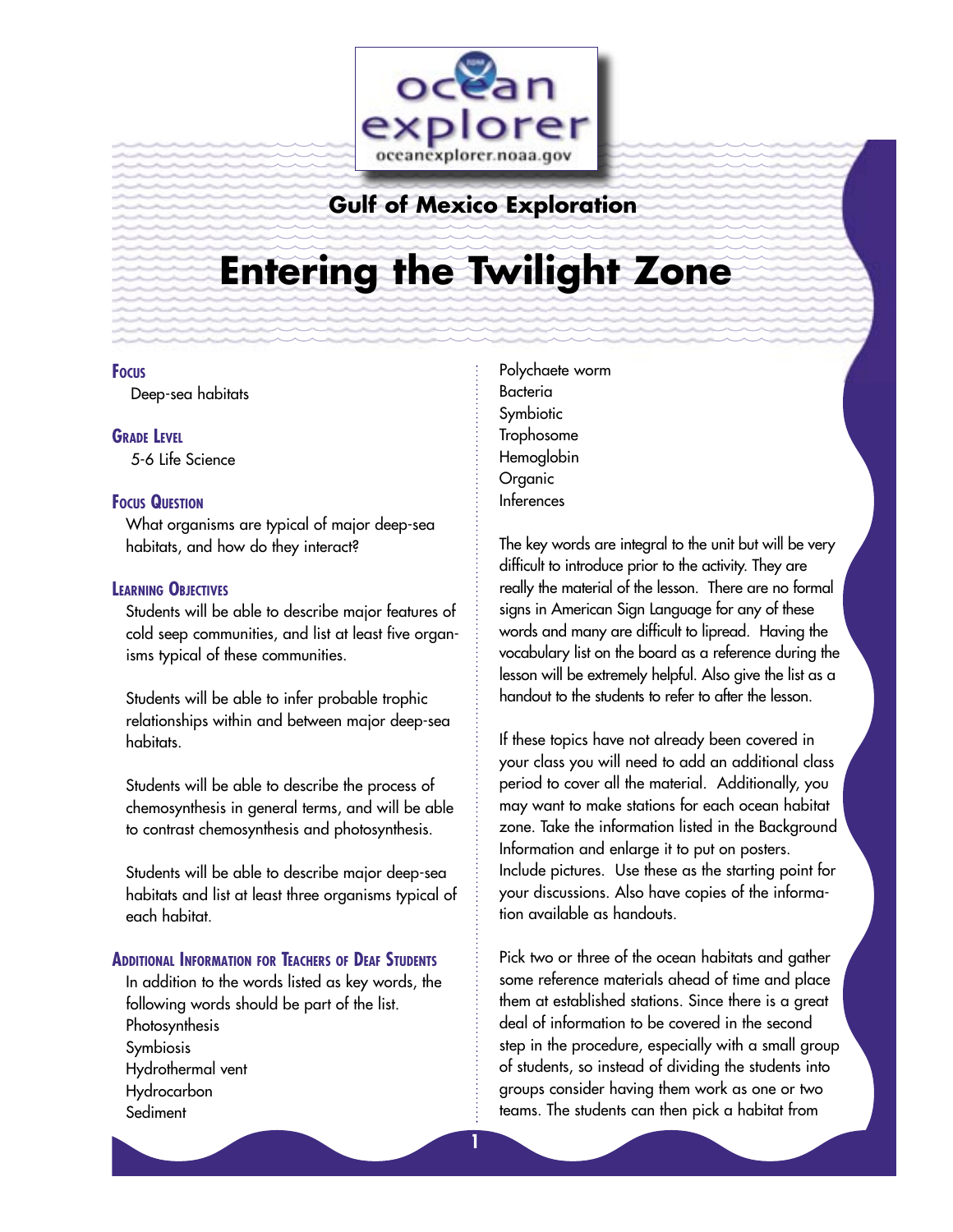the two or three that you have already gathered materials for. To allow for less frustration and completion in a reasonable timeframe, have students identify four rather than six organisms.

## **MATERIALS**

 $\Box$  5 x 7 index cards

- D Drawing materials
- $\Box$  Corkboard, flip chart, or large poster board
- **T** "Generalized Ocean Habitats" diagram

## **AUDIO/VISUAL MATERIALS None**

## **TEACHING TIME**

Two 45-minute class periods, plus time for individual group research

## **SEATING ARRANGEMENT**

Groups of four students

## **MAXIMUM NUMBER OF STUDENTS** 32

## **KEY WORDS**

Cold seeps Methane hydrate ice Chemosynthesis Brine pool Trophic level Pelagic zone Epipelagic zone Mesopelagic zone Bathypelagic zone Hadopelagic zone Benthic zone Intertidal zone Subtidal zone Bathyal zone Abyssal zone Hadal zone Hydrothermal vent

## **BACKGROUND INFORMATION**

One of the major scientific discoveries of the last 100

years is the presence of extensive deep sea communities that do not depend upon sunlight as their primary source of energy. Instead, these communities derive their energy from chemicals through a process called chemosynthesis (in contrast to photosynthesis in which sunlight is the basic energy source). Some chemosynthetic communities have been found near underwater volcanic hot springs called hydrothermal vents, which usually occur along ridges separating the Earth's tectonic plates. Hydrogen sulfide is abundant in the water erupting from hydrothermal vents, and is used by chemosynthetic bacteria that are the base of the vent community food chain. These bacteria obtain energy by oxidizing hydrogen sulfide to sulfur:

 $CO_2 + 4H_2S + O_2 > CH_2O + 4S + 3H_2O$ (carbon dioxide plus sulfur dioxide plus oxygen yields organic matter, sulfur, and water). Visit <http://www.pmel.noaa.gov/vents/home.html> for more information and activities on hydrothermal vent communities.

Other deep-sea chemosynthetic communities are found in areas where hydrocarbon gases (often methane and hydrogen sulfide) and oil seep out of sediments. These areas, known as cold seeps, are commonly found along continental margins, and (like hydrothermal vents) are home to many species of organisms that have not been found anywhere else on Earth. Typical features of communities that have been studied so far include mounds of frozen crystals of methane and water, called methane hydrate ice, that is home to polychaete worms. Brine pools, containing water four times saltier than normal seawater, have also been found. Researchers often find dead fish floating in the brine pool, apparently killed by the high salinity.

As is the case with hydrothermal vents, chemosynthetic bacteria are also the base of the food web in cold seep communities. Bacteria may form thick bacterial mats, or may live in close association with other organisms. One of the most conspicuous associations exists between chemosynthetic bacteria and large tubeworms that belong to the group Vestimentifera (formerly classified within the phylum Pogonophora;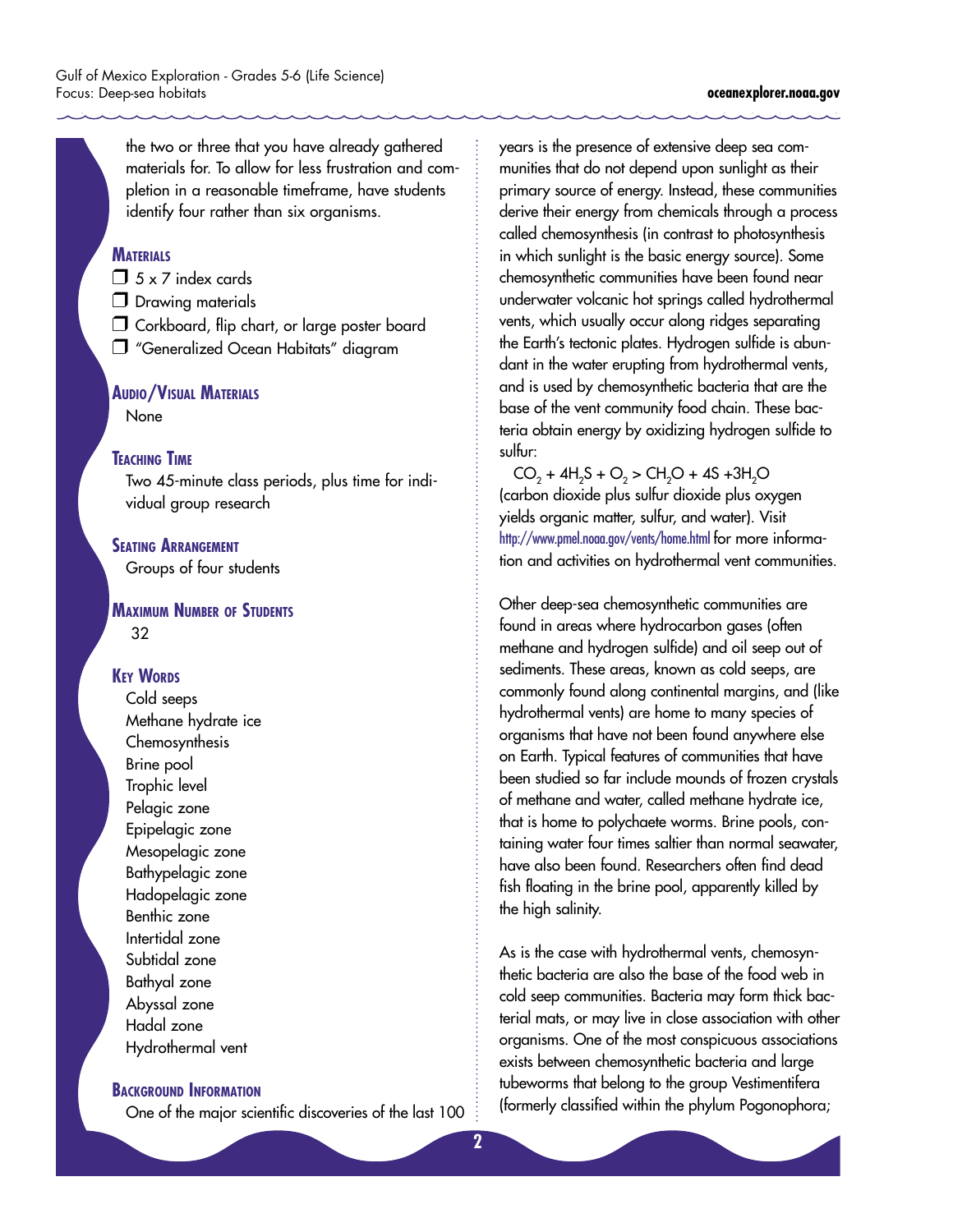recently Pogonophora and Vestimentifera have been included in the phylum Annelida). Pogonophora means "beard bearing," and refers to the fact that many species in this phylum have one or more tentacles at their anterior end. Tentacles of vestimentiferans are bright red because they contain hemoglobin (like our own red blood cells). Vestimentiferans can grow to more than 10 feet long, sometimes in clusters of millions of individuals, and are believed to live for more than 100 years. They do not have a mouth, stomach, or gut. Instead, they have a large organ called a trophosome, that contains chemosynthetic bacteria. Hemoglobin in the tubeworm's blood absorbs hydrogen sulfide and oxygen from the water around the tentacles, and then transports these raw materials to bacteria living in the trophosome. The bacteria produce organic molecules that provide nutrition to the tubeworm. Similar relationships are found in clams and mussels that have chemosynthetic bacteria living in their gills. A variety of other organisms are also found in cold seep communities, and probably use tubeworms, mussels, and bacterial mats as sources of food. These include snails, eels, sea stars, crabs, isopods, sea cucumbers, and fishes. Specific relationships between these organisms have not been well-studied.

Cold-seep communities are surrounded by a much larger ocean environment. Very little is known about interactions between cold-seep communities and organisms in other ocean habitats. This activity focuses on major ocean habitats, organisms typically found in these habitats, and the interactions that take place within and among these habitats.

Ocean habitats are usually categorized into zones: **I. Pelagic zones** are found in the water column above the bottom. Organisms that inhabit pelagic zones are divided into plankton that drift with the ocean currents and nekton that can swim and control their motion in the water (at least to some extent).

A. The **epipelagic zone** includes surface waters where light is adequate for photosynthesis (about 200 m, maximum). Phytoplankton are the dominant primary producers in this zone.

- B. The **mesopelagic zone** (about 200 m-1,000 m) is the twilight zone. Because there is not enough light for photosynthesis, much less energy is available to support animal life. Bacteria and detritus (pieces of dead plants and animals that slowly settle to the bottom) are the primary sources of food for animals like jellyfishes that are confined to this zone. Other animals, including squids, fishes, and shrimps can move up and down through the water column, and have a wider range of food available to them.
- C. The **bathypelagic zone** (sometimes divided further into an additional **abyssopelagic zone**) has no light at all. Deep-sea organisms are dependent upon production in other zones. The base of bathypelagic food webs may be primary production in shallower water (obtained by feeding on detritus or on other animals feeding in shallower water) or chemosynthetic communities like hydrothermal vents or coldseeps.
- D. The **hadopelagic zone** is sometimes used to include the water column in the deepest ocean trenches (about 11,000 m).

**II. Benthic zones** are areas on or in the ocean bottom. Animals that swim near the bottom are called "benthopelagic."

- A. The **intertidal zone** is on the shore between the level of high and low tide.
- B. The **subtidal zone** includes the ocean bottom on continental shelves down to about 300 m. Green plants are the base of food webs in shallower waters, but bacteria and detritus are the primary energy source below about 200 m.
- C. The **bathyal zone** includes the rest of the continental shelf (between about 300 m and 3,000 m).
- D. The **abyssal zone** is the ocean bottom between 3,000 m and 6,000 m. The bottom is primarily muddy and flat in most places (hence the common term "abyssal plain"). This is the larg-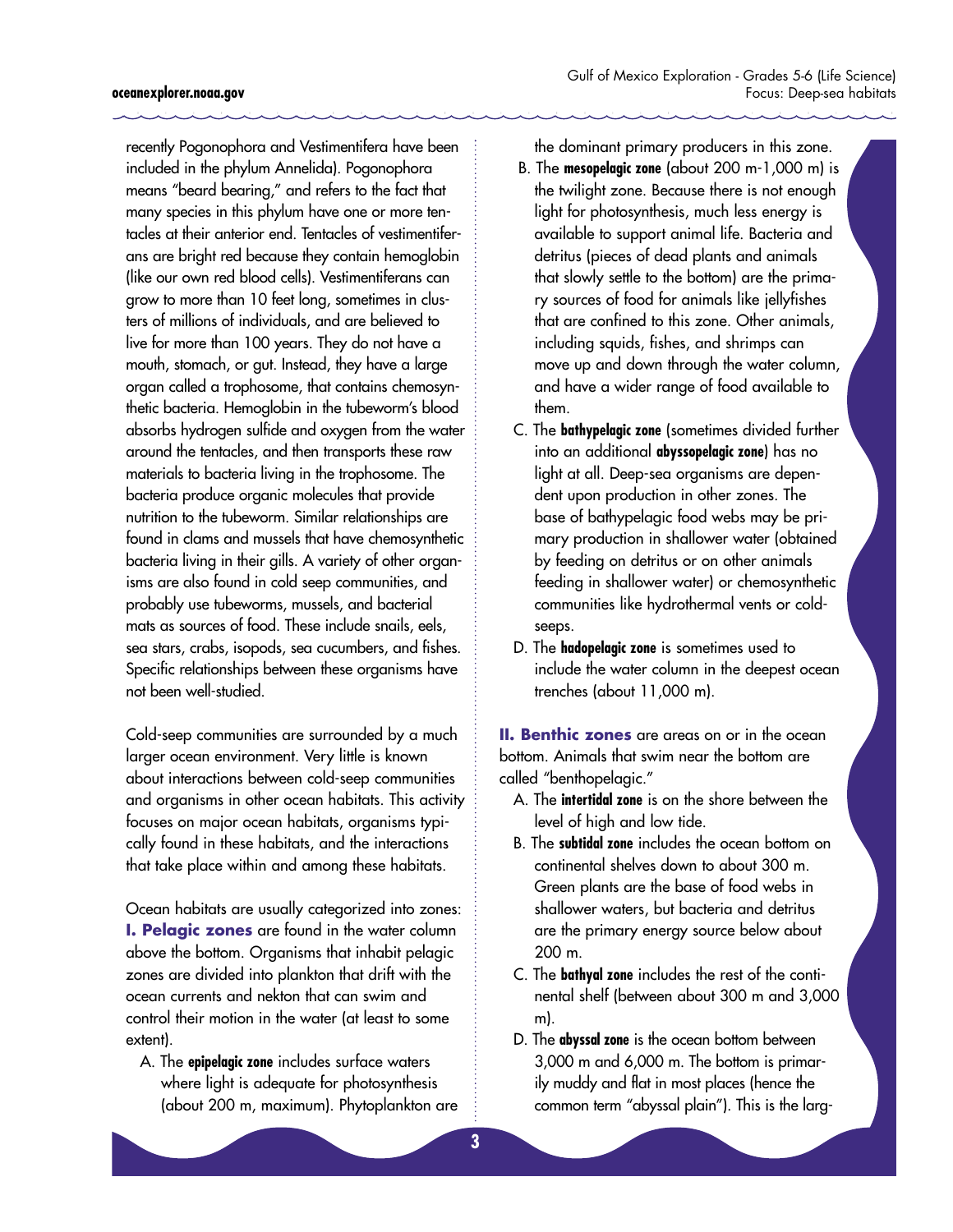est benthic zone and covers about half of the Earth's surface.

- E. The **hadal zone** is sometimes used to describe the very deep ocean bottom between 6,000 m and 11,000 m.
- F. Vents and seeps are unusual deep-water habitats that support communities of living organisms whose food webs are based on chemosynthetic bacteria, rather than photosynthetic activity near the surface. Vent and seep communities may, in turn, be a significant energy (food) source for organisms living in other benthic habitats nearby.

## **LEARNING PROCEDURE**

1. Lead a discussion of the major categories of ocean habitats. Introduce the recently-discovered deep-sea chemosynthetic communities (hydrothermal vents and cold seeps). Empha-size the contrast between communities that depend upon chemosynthesis with those dependent upon photosynthesis. You may want to point out that in both processes, organisms build sugars from carbon dioxide and water. This process requires energy; photosynthesizers obtain this energy from the sun, while chemo-synthesizers obtain energy from chemical reactions. Review the concepts of food chains and food webs, including the concept of trophic levels (primary producer, primary consumer, secondary consumer, and tertiary consumer). Be sure students understand that food webs in most of the habitats are largely based upon photosynthetic production, either directly (primary consumers obtain energy from photosynthetic plants) or indirectly (primary consumers obtain energy from detritus). This situation is fundamentally different in deep-sea chemosynthetic communities, which may also provide an alternative basis for food webs in adjacent habitats.

 You may want to visi[t]( http://www.bio.psu.edu/cold_seeps) [http://www.bio.psu.edu/cold\\_seeps]( http://www.bio.psu.edu/cold_seeps) for a virtual tour of a cold seep community, and <http://www.bio.psu.edu/hotvents> for a virtual tour of a hydrothermal vent community.

2. Assign each student group one or more of the fol-

lowing deep ocean habitats to research: Mesopelagic zone Bathypelagic zone Hadopelagic zone Bathyal zone Abyssal zone Hadal zone Hydrothermal vents Cold seeps

 In addition to written reference materials (encyclopedia, periodicals, and books on the deepsea), the following websites contain useful information:

[http://www.bio.psu.edu/cold\\_seeps](http://www.bio.psu.edu/cold_seeps) <http://people.whitman.edu/~yancey/deepsea.html> <http://oceanlink.island.net/> <http://www.pbs.org/wgbh/nova.abyss/life.bestiary.html> <http://biodidac.bio.uottawa.ca/> <http://www.fishbase.org/search.cfm>

 Each student group should identify six organisms typical of their assigned habitat, and determine the energy (food) source(s) of each of these organisms. It may not be possible to precisely determine specific foods in all cases, but students should be able to draw reasonable inferences from information about related organisms and anatomical features that may give clues about what the animals eat. Students should prepare a 5 x 7 index card for each organism with an illustration of the organism (photocopies from reference material, downloaded Internet pictures, or their own sketches), notes on where the organism is found, approximate size of the organism, and its trophic level (whether it is a primary producer, primary consumer, secondary consumer, or tertiary consumer).

3. Have each student group orally present their research results to the entire class. On a corkboard, flip chart, or piece of poster board, draw a general profile of ocean habitats (see "Generalized Ocean Habitats" diagram), and arrange the cards to show representative organ-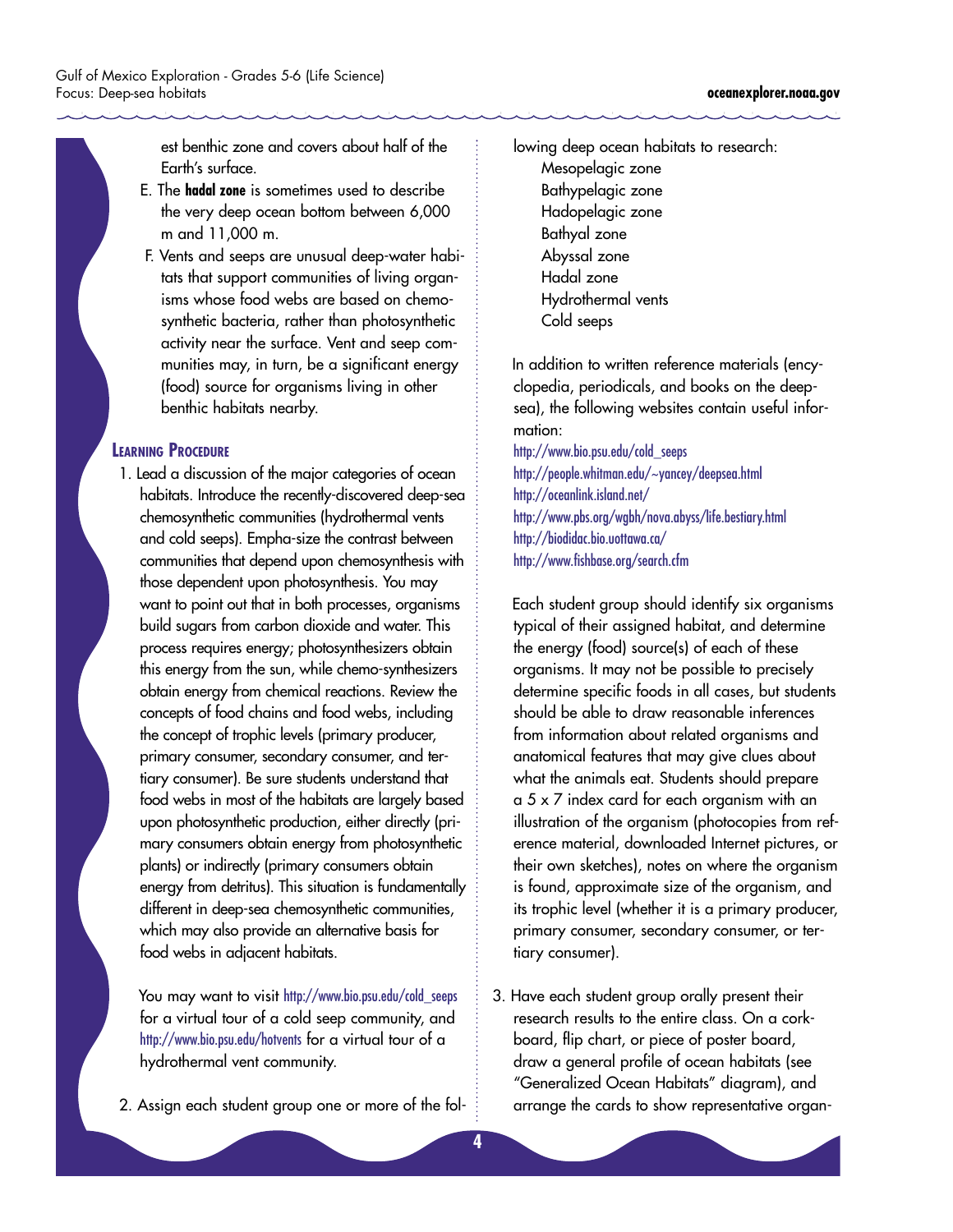#### **oceanexplorer.noaa.gov**

isms in each habitat. When all cards have been attached to the base material, draw lines to indicate trophic (feeding) relationships between and among these organisms.

4. Lead a discussion of the food web the students have created. What is the source of primary production in each habitat? What would the students infer about the relative abundance of each trophic level? In the simplest analysis, organisms at lower trophic levels (primary producers and primary consumers) must be more abundant than those on higher trophic levels. If this does not appear to be true, then there must be additional energy sources for the higher trophic levels (for example, some secondary or tertiary predators may feed in more than one habitat.) Considering that the abyssal plain covers about half of the Earth's surface, and is largely unexplored, how might the students, ocean food web change with further exploration?

## **THE BRIDGE CONNECTION**

[www.vims.edu/BRIDGE/](www.vims.edu/bridge/) – Click on "Biology" in the navigation menu to the left, then "Plankton," then "Phytoplankton" for resources on ocean food webs. Click on "Ecology" then "Deep Sea" for resources on deep sea communities.

## **THE "ME" CONNECTION**

Have students write a short essay describing their personal position in a food web, and how they could adapt if their source of primary production were no longer available.

## **CONNECTIONS TO OTHER SUBJECTS**

English/Language Arts, Earth Science

## **EVALUATION**

Results and presentation of the research component of this activity provide a basis for group evaluation. In addition, individual written interpretations of the pooled results may be required prior to Step 4 to provide a means of individual assessment.

## **EXTENSIONS**

Log on to <http://oceanexplorer.noaa.gov> to keep up to date with the latest Gulf of Mexico Expedition discoveries, and to find out what researchers are actually learning about interactions between cold-seep communities and the surrounding deep-sea environment.

## **RESOURCES**

<http://oceanexplorer.noaa.gov> – Follow the Gulf of Mexico Expedition daily as documentaries and discoveries are posted each day for your classroom use.

<http://www.bio.psu.edu/People/Faculty/Fisher/fhome.htm> – Web site for the principal investigator on the Gulf of Mexico expedition

<http://www.rps.psu.edu/deep/> – Notes from another expedition exploring deep-sea communities

<http://ridge2000.bio.psu.edu/nonsciencelinks.htm> – Links to other deep ocean exploration web sites

<http://www-ocean.tamu.edu/education/oceanworld/resources/> – Links to other ocean-related web sites

Paull, C.K., B. Hecker, C. Commeau, R.P. Feeman-Lynde, C. Nuemann, W.P. Corso, G. Golubic, J. Hook, E. Sikes, and J. Curray. 1984. Biological communities at Florida Escarpment resemble hydrothermal vent communities. Science 226:965-967 – early report on cold seep communities.

## **NATIONAL SCIENCE EDUCATION STANDARDS**

## **Content Standard A: Science As Inquiry**

- Abilities necessary to do scientific inquiry
- Understanding about scientific inquiry

## **Content Standard B: Physical Science**

- Transfer of energy
- **Content Standard C: Life Science**
	- Structure and function in living systems
	- Populations and ecosystems